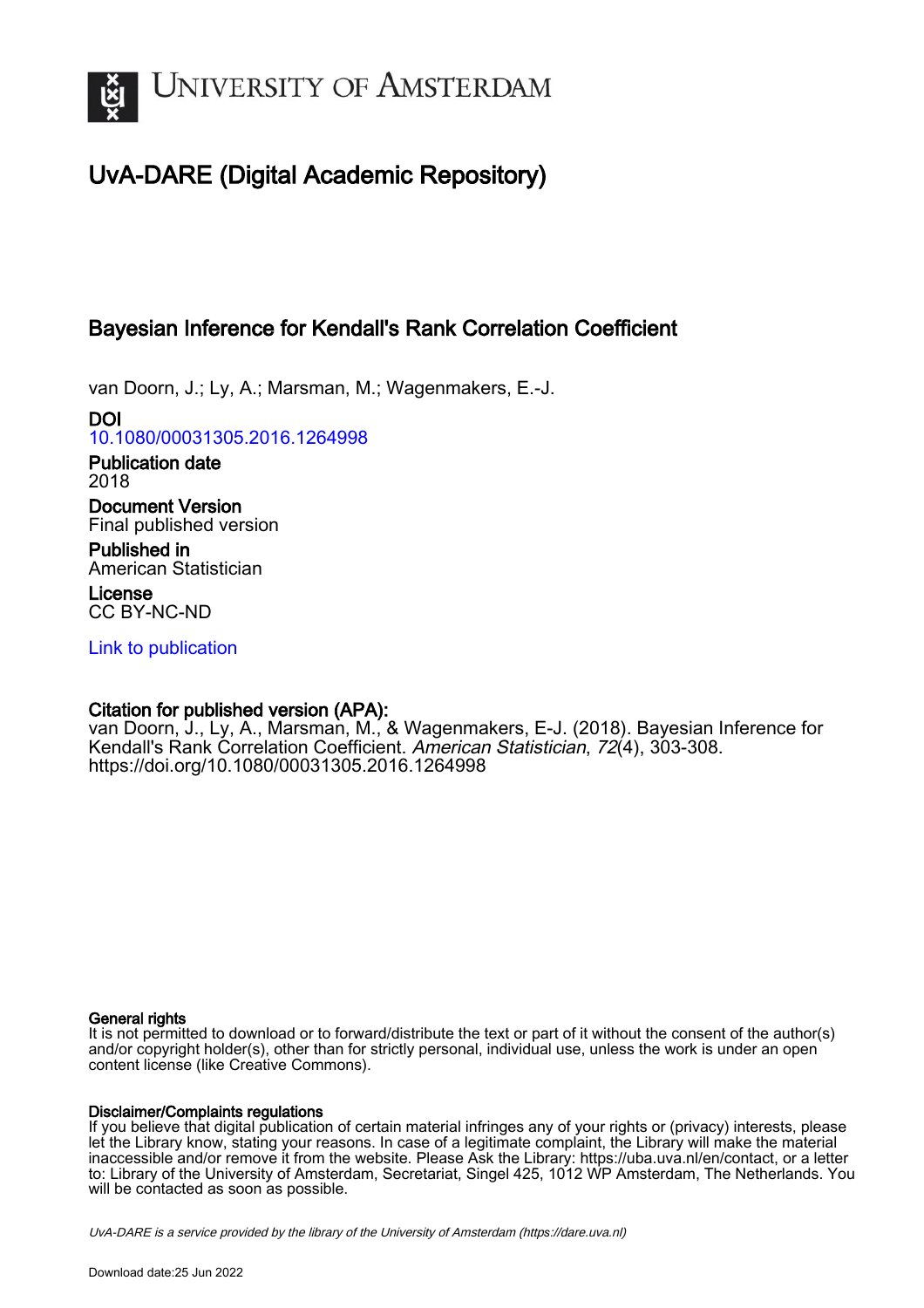

GENERAL

**a** OPEN ACCESS

Check for updates

## **Bayesian Inference for Kendall's Rank Correlation Coefficient**

Johnny van Doorn, Alexander Ly, Maarten Marsman, and Eric-Jan Wagenmakers

Department of Psychological Methods, University of Amsterdam, Amsterdam, Netherlands

#### **ABSTRACT**

This article outlines a Bayesian methodology to estimate and test the Kendall rank correlation coefficient  $\tau$ . The nonparametric nature of rank data implies the absence of a generative model and the lack of an explicit likelihood function. These challenges can be overcome by modeling test statistics rather than data. We also introduce a method for obtaining a default prior distribution. The combined result is an inferential methodology that yields a posterior distribution for Kendall's  $\tau$ .

#### **ARTICLE HISTORY** Received January

Revised October

<span id="page-1-0"></span>**KEYWORDS** Bayes factor; Kendall's tau; Nonparametric inference

## **1. Introduction**

<span id="page-1-13"></span><span id="page-1-12"></span><span id="page-1-11"></span><span id="page-1-10"></span><span id="page-1-9"></span><span id="page-1-6"></span><span id="page-1-5"></span>One of the most widely used nonparametric tests of dependence between two variables is the rank correlation known as Kendall's τ (Kendall [1938\)](#page-6-0). Compared to Pearson's ρ, Kendall's  $\tau$  is robust to outliers and violations of normality (Kendall and Gibbons [1990\)](#page-6-1). Moreover, Kendall's  $\tau$  expresses dependence in terms of monotonicity instead of linearity and is therefore invariant under rank-preserving transformations of the measurement scale (Kruskal [1958;](#page-6-2) Wasserman [2006\)](#page-6-3). As expressed by Harold Jeffreys [\(1961,](#page-6-4) p. 231): "[...] it seems to me that the chief merit of the method of ranks is that it eliminates departure from linearity, and with it a large part of the uncertainty arising from the fact that we do not know any form of the law connecting *X* and *Y*." Here, we apply the Bayesian inferential paradigm to Kendall's  $\tau$ . Specifically, we define a default prior distribution on Kendall's  $\tau$ , obtain the associated posterior distribution, and use the Savage–Dickey density ratio to obtain a Bayes factor hypothesis test (Jeffreys [1961;](#page-6-4) Dickey and Lientz [1970;](#page-5-0) Kass and Raftery [1995\)](#page-6-5).

## <span id="page-1-8"></span><span id="page-1-7"></span>*1.1. Kendall's τ*

Let  $X = (x_1, \ldots, x_n)$  and  $Y = (y_1, \ldots, y_n)$  be two data vectors each containing measurements of the same *n* units. For example, consider the association between French and math grades in a class of  $n = 3$  children: Tina, Bob, and Jim; let  $X = (8, 7, 5)$  be their grades for a French exam and  $Y = (9, 6, 7)$  be their grades for a math exam. For  $1 \le i < j \le n$ , each pair  $(i, j)$  is defined to be a pair of differences  $(x_i - x_j)$  and  $(y_i - y_j)$ . A pair is considered to be concordant if  $(x_i - x_j)$  and  $(y_i - y_j)$  share the same sign, and discordant when they do not. In our data example, Tina has higher grades on both exams than Bob, which means that Tina and Bob are a concordant pair. Conversely, Bob has a higher score for French, but a lower score for math than Jim, which means Bob and Jim are a discordant pair. The observed value of Kendall's  $\tau$ , denoted  $\tau_{\rm obs}$ , is defined as the difference between the number of concordant and discordant pairs, expressed as proportion of the total number of pairs

$$
\tau_{\rm obs} = \frac{\sum_{1 \le i < j \le n}^{n} Q((x_i, y_i), (x_j, y_j))}{n(n-1)/2},\tag{1}
$$

<span id="page-1-16"></span><span id="page-1-15"></span><span id="page-1-14"></span>where the denominator is the total number of pairs and *Q* is the concordance indicator function

$$
Q((x_i, y_i)(x_j, y_j)) = \begin{cases} -1 & \text{if } (x_i - x_j)(y_i - y_j) < 0\\ +1 & \text{if } (x_i - x_j)(y_i - y_j) > 0 \end{cases} (2)
$$

[Table 1](#page-2-0) illustrates the calculation for our small data example. Applying Equation [\(1\)](#page-1-0) gives  $\tau_{obs} = 1/3$ , an indication of a positive correlation between French and math grades.

<span id="page-1-4"></span><span id="page-1-3"></span><span id="page-1-2"></span><span id="page-1-1"></span>When  $\tau_{obs} = 1$ , all pairs of observations are concordant, and when  $\tau_{obs} = -1$ , all pairs are discordant. Kruskal [\(1958\)](#page-6-2) provided the following interpretation of Kendall's  $\tau$ : in the case of  $n = 2$ , suppose we bet that  $y_1 < y_2$  whenever  $x_1 < x_2$ , and that  $y_1 > y_2$  whenever  $x_1 > x_2$ ; winning \$1 after a correct prediction and losing \$1 after an incorrect prediction, the expected outcome of the bet equals τ. Furthermore, Griffin [\(1958\)](#page-5-1) had illustrated that when the ordered rank-converted values of *X* are placed above the rank-converted values of *Y* and lines are drawn between the same numbers, Kendall's  $\tau_{obs}$  is given by the formula:  $1 - \frac{4z}{n(n-1)}$ , where *Z* is the number of line intersections; see [Figure 1](#page-2-1) for an illustration of this method using our example data of French and math grades. These tools make for a straightforward and intuitive calculation and interpretation of Kendall's  $\tau$ .

Despite these appealing properties and the overall popularity of Kendall's  $\tau$ , a default Bayesian inferential paradigm is still lacking because the application of Bayesian inference to nonparametric data analysis is not trivial. The main challenge in obtaining posterior distributions and Bayes factors for nonparametric tests is that there is no generative model and no explicit

CONTACT Johnny van Doorn **C**J.B.vanDoorn@uva.nl **D** Department of Psychological Methods, University of Amsterdam, Valckeniersstraat 59, 1018XE Amsterdam, the Netherlands.

Color versions of one or more of th[e](mailto:J.B.vanDoorn@uva.nl) [figures](mailto:J.B.vanDoorn@uva.nl) [in](mailto:J.B.vanDoorn@uva.nl) [the](mailto:J.B.vanDoorn@uva.nl) [article](mailto:J.B.vanDoorn@uva.nl) can be found online at *www.tandfonline.com/r/TAS*. © 2018 The Authors.

This is an Open Access article distributed under the terms of the Creative Commons Attribu[tion-NonCommercial-NoDerivati](http://www.tandfonline.com/r/tas)ves License (http://creativecommons.org/licenses/by-nc-nd/4.0/), which permits non-commercial re-use, distribution, and reproduction in any medium, provided the original work is properly cited, and is not altered, transformed, or built upon in any way.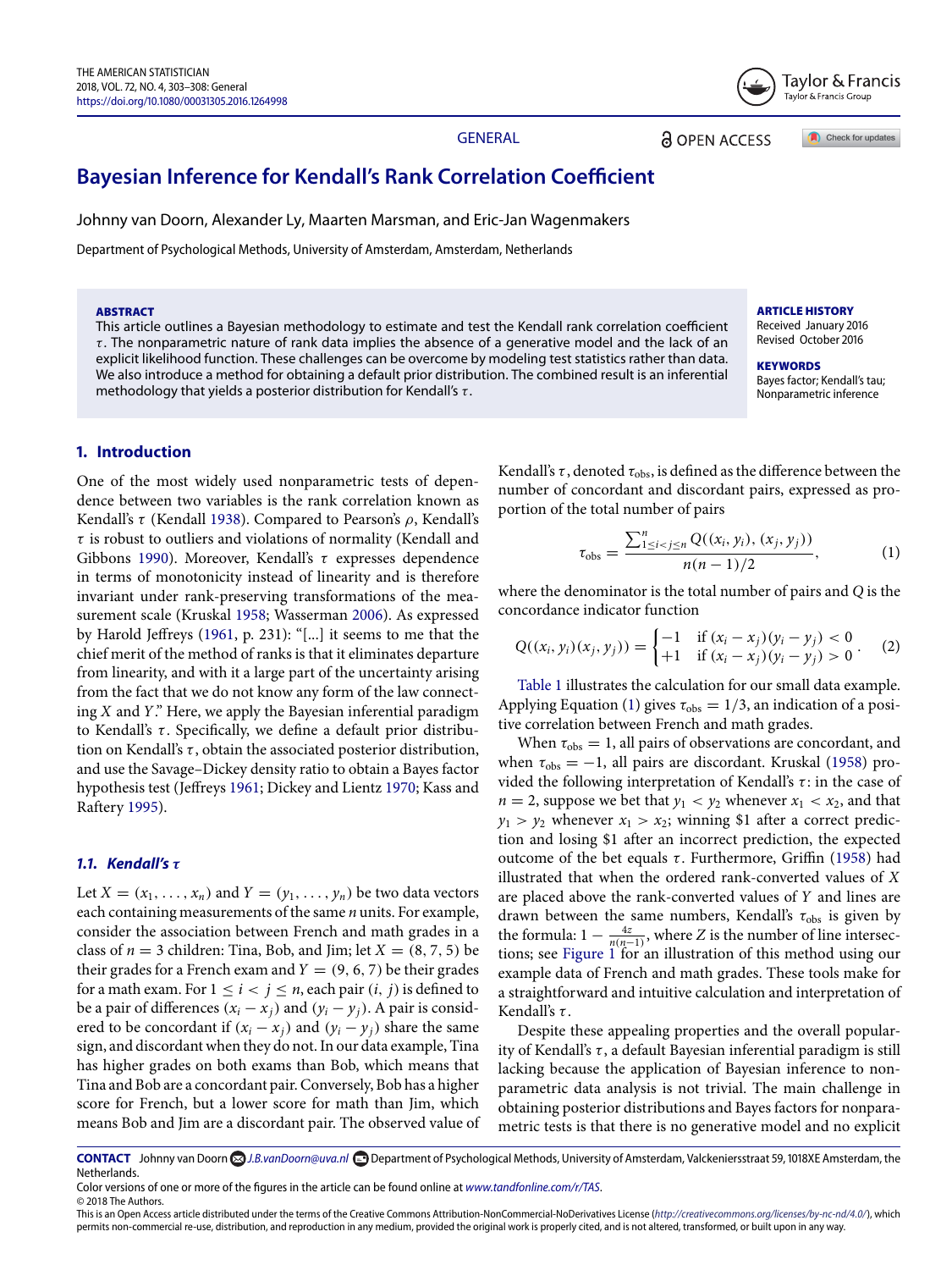<span id="page-2-0"></span>**Table 1.** The pairs  $(i, j)$  for  $1 \leq i < j \leq n$  and the concordance indicator function *Q* for the data example where  $X = (8, 7, 5)$  and  $Y = (9, 6, 7)$ .

|  | $(x_i - x_j)$ | $(y_i - y_j)$ |      |
|--|---------------|---------------|------|
|  | $8 - 7$       | $9 - 6$       |      |
|  | $8 - 5$       | $9 - 7$       |      |
|  | $7 - 5$       | $6 - 7$       | $-1$ |

likelihood function. In addition, Bayesian model specification requires the specification of a prior distribution, and this is especially important for Bayes factor hypothesis testing; however, for nonparametric tests it can be challenging to define a sensible default prior. Though recent developments have been made in two-sample nonparametric Bayesian hypothesis testing with Dirichlet process priors (Borgwardt and Ghahramani [2009;](#page-5-2) Labadi, Masuadi, and Zarepour [2014\)](#page-6-6) and Pòlya tree priors (Chen and Hanson [2014;](#page-5-3) Holmes et al. [2015\)](#page-6-7), this article will outline a different approach, one that permits an intuitive and direct interpretation.

## <span id="page-2-4"></span><span id="page-2-3"></span>*1.2. Modeling Test Statistics*

<span id="page-2-22"></span><span id="page-2-21"></span>To compute Baye[s](#page-2-0) factors for Kendall's  $\tau$ , we start with the approach pioneered by Johnson [\(2005\)](#page-6-8) and Yuan and Johnson [\(2008\)](#page-6-9). These authors established bounds for Bayes factors based on the sampling distribution of the standardized value of  $\tau$ , denoted by  $T^*$ , which will be formally defined in [Section 2.1.](#page-2-2) Using the Pitman translation alternative, where a noncentrality parameter is used to distinguish between the null and alternative hypotheses (Randles and Wolfe [1979\)](#page-6-10), Johnson and colleagues specified the following hypotheses

$$
\mathcal{H}_0: \theta = \theta_0,\tag{3}
$$

<span id="page-2-9"></span><span id="page-2-8"></span>
$$
\mathcal{H}_1: \theta = \theta_0 + \frac{\Delta}{\sqrt{n}},\tag{4}
$$

where  $\theta$  is the true underlying value of Kendall's  $\tau$ ,  $\theta_0$  is the value of Kendall's  $\tau$  under the null hypothesis, and  $\Delta$  serves as the noncentrality parameter that can be assigned a prior distribution. The limiting distribution of *T*<sup>∗</sup> under both hypotheses is normal (Hotelling and Pabs [1936;](#page-6-11) Noether [1955;](#page-6-12) Chernoff and Savage [1958\)](#page-5-4), with likelihoods

<span id="page-2-6"></span><span id="page-2-5"></span><span id="page-2-1"></span>
$$
H_0: T^* \sim N(0, 1)
$$
  
French grades: 8 7 5  
Ranks: 1 2 3  
Ranks: 1 3 2  
Math grades: 9 6 7

**Figure 1.** A visual interpretation of Kendall's  $\tau_{\text{obs}}$  through the formula:  $1 - \frac{4z}{n(n-1)}$ ,  $\tau_{\text{non-1}}$ where *z* is the number of intersections of the lines. In this case,  $n = 3$ ,  $z = 1$ , and  $\tau_{\rm obs} = 1/3.$ 

$$
\mathcal{H}_1: T^* \sim N\left(\frac{3\Delta}{2}, 1\right).
$$

The prior on  $\Delta$  is specified by Yuan and Johnson as

$$
\Delta \sim N(0,\kappa^2),
$$

where  $\kappa$  is used to specify the expectation about the size of the departure from the null-value of  $\Delta$ . This leads to the following Bayes factor

$$
BF_{01} = \sqrt{1 + \frac{9}{4} \kappa^2} \exp\left(-\frac{\kappa^2 T^{*2}}{2\kappa^2 + \frac{8}{9}}\right).
$$
 (5)

<span id="page-2-14"></span>Next, Yuan and Johnson calculated an upper bound on  $BF_{10}$  (i.e., a lower bound on  $BF_{01}$ ) by maximizing over the parameter  $\kappa$ .

#### <span id="page-2-7"></span>*1.3. Challenges*

Although innovative and compelling, the approach advocated by Yuan and Johnson [\(2008\)](#page-6-9) does have a number of non-Bayesian elements, most notably the data-dependent maximization over the parameter  $\kappa$  that results in a data-dependent prior distribution. Moreover, the definition of  $\mathcal{H}_1$  depends on *n*: as  $n \to \infty$ ,  $\mathcal{H}_1$  and  $\mathcal{H}_0$  become indistinguishable and lead to an inconsistent inferential framework.

<span id="page-2-20"></span><span id="page-2-19"></span><span id="page-2-11"></span><span id="page-2-10"></span>Our approach, motivated by the earlier work by Johnson and colleagues, sought to eliminate  $\kappa$  not by maximization but by a method we call "parametric yoking" (i.e., matching with a prior distribution for a parametric alternative). In addition, we redefined  $H_1$  such that its definition does not depend on sample size. As such,  $\Delta$  becomes synonymous with the true underlying value of Kendall's  $\tau$  when  $\theta_0 = 0$ .

## **2. Methods**

#### **2.1.** Defining  $T$ <sup>∗</sup>

<span id="page-2-18"></span><span id="page-2-17"></span><span id="page-2-2"></span>As mentioned earlier, Yuan and Johnson [\(2008\)](#page-6-9) used the standardized version of  $\tau_{\rm obs}$ , denoted  $T^*$  (Kendall [1938\)](#page-6-0), which is defined as follows

<span id="page-2-12"></span>
$$
T^* = \frac{\sum_{1 \le i < j \le n}^n Q((x_i, y_i), (x_j, y_j))}{\sqrt{n(n-1)(2n+5)/18}}.
$$
\n<sup>(6)</sup>

Here the numerator contains the concordance indicator function *Q*. Thus, *T*<sup>∗</sup> is not necessarily situated between the traditional bounds [−1,1] for a correlation; instead, *T*<sup>∗</sup> has a maximum of  $\sqrt{\frac{9n(n-1)}{4n+10}}$  and a minimum of  $-\sqrt{\frac{9n(n-1)}{4n+10}}$ . This definition of *T*<sup>∗</sup> enables the asymptotic normal approximation to the sampling distribution of the test statistic (Kendall and Gibbons [1990\)](#page-6-1).

## <span id="page-2-13"></span>*2.2. Prior Distribution through Parametric Yoking*

<span id="page-2-16"></span><span id="page-2-15"></span>To derive a Bayes factor for  $\tau$ , we first determine a default prior for  $\tau$  through what we term parametric yoking. In this procedure, a default prior distribution is constructed by comparison to a parametric alternative. In this case, a convenient parametric alternative is given by Pearson's correlation for bivariate normal data. Ly, Verhagen, and Wagenmakers [\(2016\)](#page-6-13) used a symmetric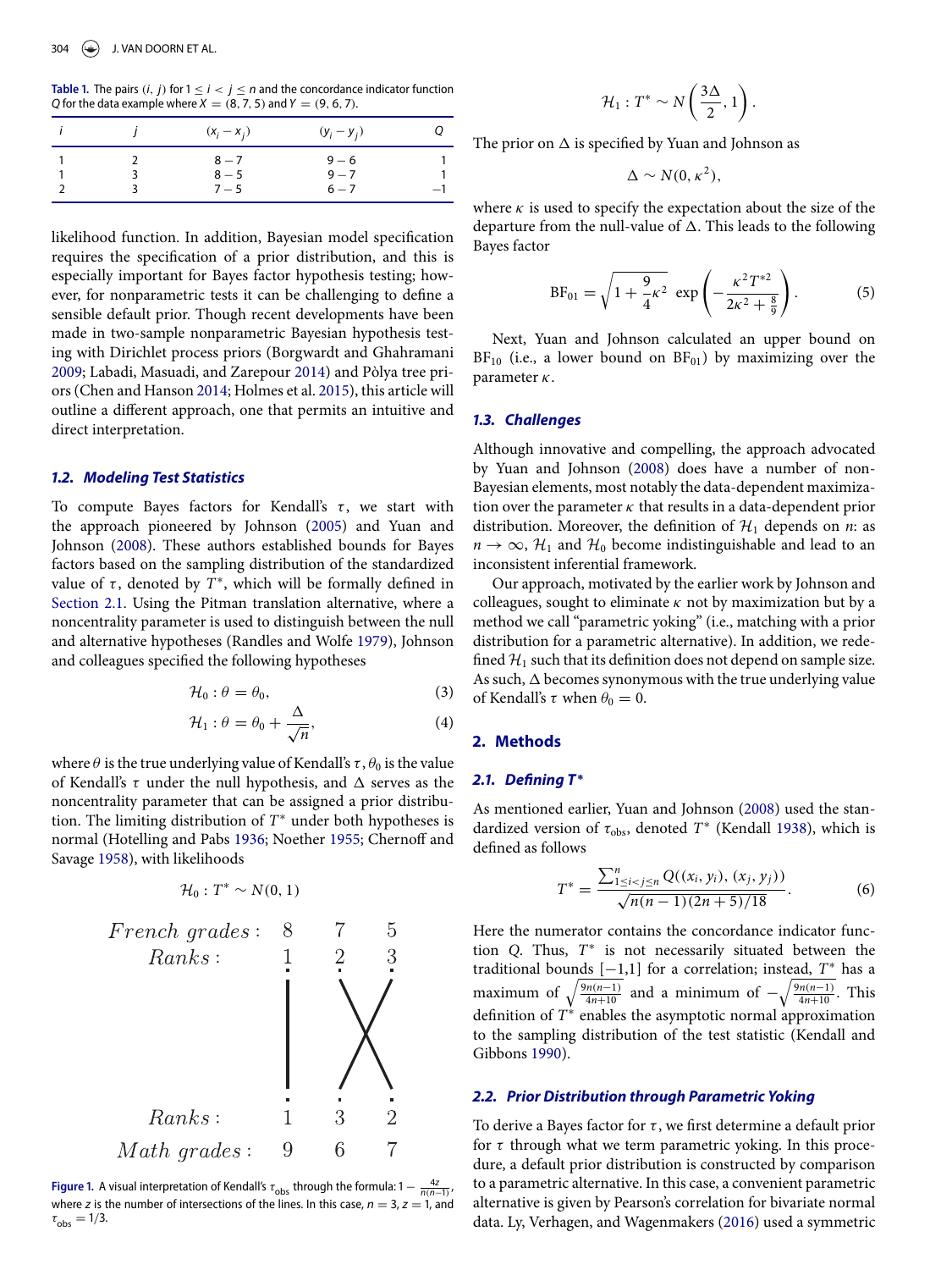beta prior distribution ( $\alpha = \beta$ ) on the domain [-1,1], that is,

$$
p(\rho) = \frac{2^{1-2\alpha}}{\mathcal{B}(\alpha, \alpha)} \times (1 - \rho^2)^{(\alpha - 1)}, \quad \rho \in (-1, 1), \tag{7}
$$

where  $B$  is the beta function. For bivariate normal data, Kendall's τ is related to Pearson's ρ by Greiner's relation (Greiner [1909;](#page-5-5) Kruskal [1958\)](#page-6-2)

<span id="page-3-20"></span>
$$
\tau = -\frac{2}{\pi} \arcsin(\rho). \tag{8}
$$

We can use this relationship to transform the beta prior in [\(7\)](#page-3-0) on  $\rho$  to a prior on  $\tau$  given by

$$
p(\tau) = \pi \frac{2^{-2\alpha}}{\mathcal{B}(\alpha, \alpha)} \times \cos\left(\frac{\pi \tau}{2}\right)^{(2\alpha - 1)}, \quad \tau \in (-1, 1). \quad (9)
$$

In the absence of strong prior beliefs, Jeffreys [\(1961\)](#page-6-4) proposed a uniform distribution on  $\rho$ , that is, a stretched beta with  $\alpha =$  $\beta = 1$ . This induces a nonuniform distribution on  $\tau$ , that is,

$$
p(\tau) = \frac{\pi}{4} \cos\left(\frac{\pi \tau}{2}\right). \tag{10}
$$

Values of  $\alpha \neq 1$  can be specified to induce different prior distributions on  $\tau$ . In general, values of  $\alpha > 1$  increase the prior mass near  $\tau = 0$ , whereas values of  $\alpha < 1$  decrease the prior mass near  $\tau = 0$ . When the focus is on parameter estimation instead of hypothesis testing, we may follow Jeffreys [\(1961\)](#page-6-4) and use a stretched beta prior on  $\rho$  with  $\alpha = \beta = 1/2$ . As is easily confirmed by entering these values in [\(9\)](#page-3-1), this choice induces a uniform prior distribution for Kendall's τ. (Additional examples and figures of the stretched beta prior, including cases where  $\alpha \neq \beta$ , are available online at *<https://osf.io/b9qhj/>*.) The parametric yoking framework can be extended to other prior distributions that exist for Pearson's  $\rho$  (e.g., the inverse Wishart distribution; Gelman et al. [2003;](#page-5-6) Berger and Sun [2008\)](#page-5-7), by transforming  $\rho$  with the inverse of the expression given in [\(8\)](#page-3-2):

<span id="page-3-11"></span><span id="page-3-10"></span>
$$
\rho = \sin\left(\frac{\pi\,\tau}{2}\right).
$$

#### *2.3. Posterior Distribution and Bayes Factor*

Removing  $\sqrt{n}$  from the specification of  $\mathcal{H}_1$  by substituting  $\Delta \sqrt{n}$ for  $\Delta$ , the likelihood function under  $\mathcal{H}_1$  equals a normal density with mean  $\mu = \frac{3}{2}\Delta\sqrt{n}$  and standard deviation  $\sigma = 1$ :

$$
p(T^*|\theta_0 + \Delta) = \frac{1}{\sqrt{2\pi}} \exp\left(-\frac{(T^* - (3/2)\Delta\sqrt{n})^2}{2}\right).
$$
 (11)

Combining this normal likelihood function with the prior from [\(9\)](#page-3-1) yields the posterior distribution for Kendall's  $\tau$ . Next, Bayes factors can be computed as the ratio of the prior and posterior ordinate at the point under test (i.e., the Savage-Dickey density ratio, Dickey and Lientz [1970;](#page-5-0) Wagenmakers et al. [2010\)](#page-6-14). In the case of testing independence, the point under test is  $\tau=0$ , leading to the following ratio:  $BF_{01} = \frac{p(\tau=0|y)}{p(\tau=0)}$ , which is analogous to

<span id="page-3-7"></span>
$$
BF_{01} = \frac{p(T^*|\theta_0)}{\int p(T^*|\theta_0 + \Delta)p(\Delta)d\Delta},
$$
 (12)

and in the case of Kendall's  $\tau$  translates to

<span id="page-3-0"></span>
$$
BF_{01} = \frac{\exp(-\frac{T^{*2}}{2})}{\int_{-1}^{1} \exp\left(-\frac{(T^{*}-(3/2)\tau\sqrt{n})^{2}}{2}\right) \left(\pi \frac{2^{-2\alpha}}{B(\alpha,\alpha)} \times \cos\left(\frac{\pi\tau}{2}\right)^{(2\alpha-1)}\right) d\tau}.
$$
\n(13)

## <span id="page-3-15"></span><span id="page-3-14"></span>*2.4. Verifying the Asymptotic Normality of T* **∗**

<span id="page-3-17"></span><span id="page-3-16"></span><span id="page-3-2"></span><span id="page-3-1"></span>Our method relies on the asymptotic normality of *T*∗, a property established mathematically by Hoeffding [\(1948\)](#page-5-8). For practical purposes, however, it is insightful to assess the extent to which this distributional assumption is appropriate for realistic sample sizes. By considering all possible permutations of the data, deriving the exact cumulative density of *T*∗, and comparing the densities to those of a standard normal distribution, Ferguson, Genest, and Hallin [\(2000\)](#page-5-9) concluded that the normal approximation holds under  $H_0$  when  $n \geq 10$ . But what if  $H_0$  is false?

<span id="page-3-22"></span><span id="page-3-21"></span><span id="page-3-18"></span><span id="page-3-13"></span><span id="page-3-12"></span><span id="page-3-9"></span><span id="page-3-8"></span><span id="page-3-6"></span>Here, we report a simulation study designed to assess the quality of the normal approximation to the sampling distribution of  $T^*$  when  $H_1$  is true. With the use of copulas, 100,000 synthetic datasets were created for each of several combinations of Kendall's τ and sample size *n*. (For more information on copulas see Nelsen [\(2006\)](#page-6-15), Genest and Favre [\(2007\)](#page-5-10), and Colonius [\(2016\)](#page-5-11).) For each simulated dataset, the Kolmogorov–Smirnov statistic was used to quantify the fit of the normal approximation to the sampling distribution of *T*∗. (R code, plots, and further details are available online at *<https://osf.io/b9qhj/>*.) [Figure 2](#page-3-3) shows the Kolmogorov–Smirnov statistic as a function of *n*, for various values of  $\tau$  when datasets were generated from a bivariate normal distribution (i.e., the normal copula). Similar results were obtained using Frank, Clayton, and Gumbel copulas. As is the case under  $H_0$  (e.g., Kendall and Gibbons [1990;](#page-6-1) Ferguson, Genest, and Hallin [2000\)](#page-5-9), the quality of the normal approximation increases exponentially with *n*. Furthermore, larger values of τ necessitate larger values of *n* to achieve the same quality of approximation.

<span id="page-3-19"></span><span id="page-3-5"></span><span id="page-3-4"></span><span id="page-3-3"></span>

<span id="page-3-24"></span><span id="page-3-23"></span>Figure 2. Quality of the normal approximation to the sampling distribution of *T* <sup>∗</sup>, as assessed by the Kolmogorov–Smirnov statistic. As *n* grows, the quality of the normal approximation increases exponentially. Larger values of  $\tau$  necessitate larger values of *n* to achieve the same quality of approximation. The gray horizontal line corresponds to a Kolmogorov–Smirnov statistic of 0.038 (obtained when  $\tau = 0$  and  $n = 10$ ), for which Ferguson, Genest, and Hallin (2000, p. 589) deemed the quality of the normal approximation to be "sufficiently precise for practical purposes."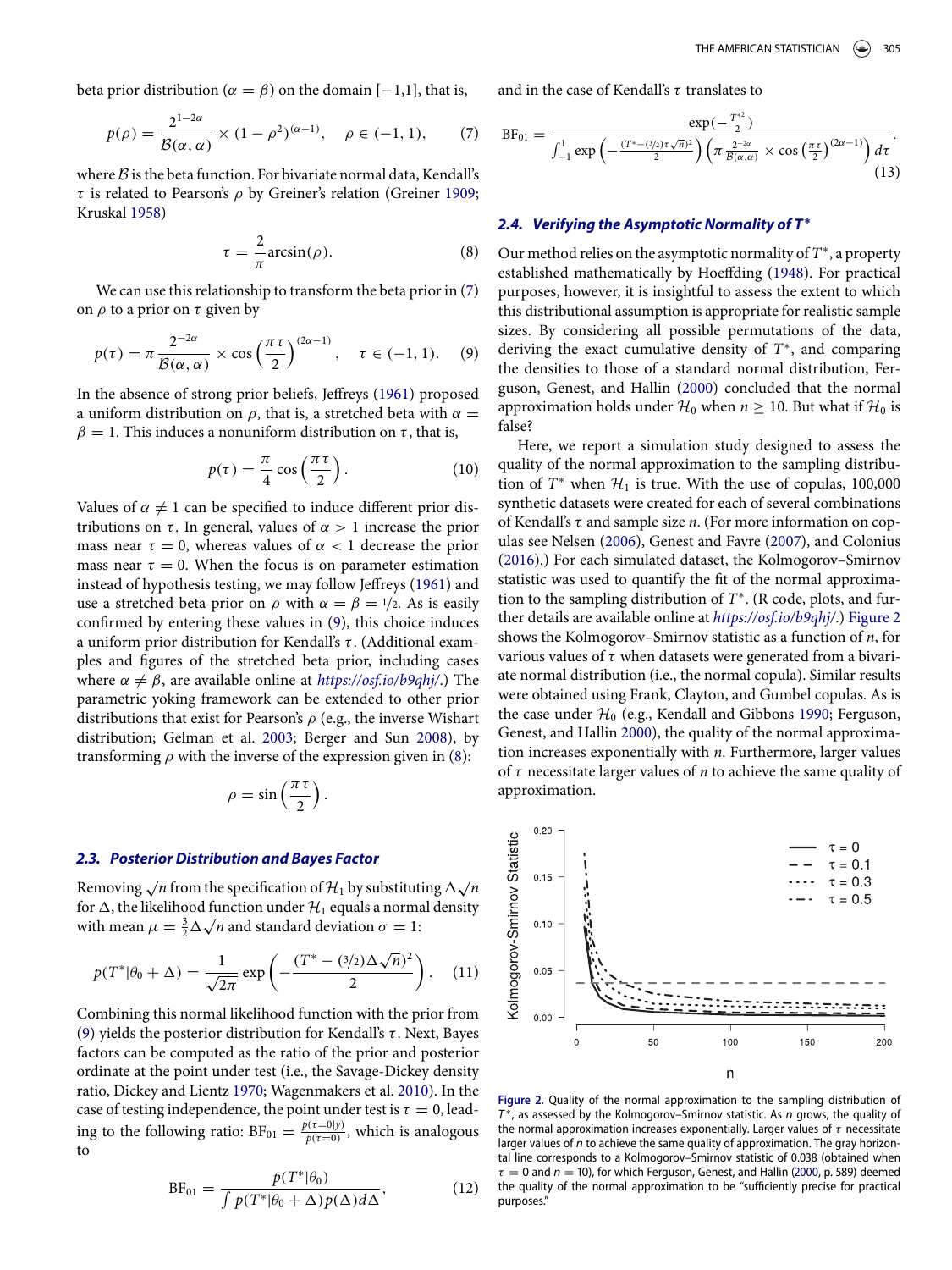<span id="page-4-0"></span>

**Figure 3.** Relation between BF<sub>10</sub> and sample size (3  $\leq$  n  $\leq$  150) for three values of Kendall's  $\tau$ .

The means of the normal distributions fit to the sampling distribution of *T*<sup>∗</sup> are situated at the point  $\frac{3}{2}\Delta\sqrt{n}$ . The datasets from this simulation can also be used to examine the variance of the normal approximation. Under  $\mathcal{H}_0$  (i.e.,  $\tau = 0$ ), the variance of these normal distributions equals 1. As the population correlation grows (i.e.,  $|\tau| \rightarrow 1$ ), the number of permissible rank permutations decreases and so does the variance of *T*∗. The upper bound of the sampling variance of *T*<sup>∗</sup> is a function of the population value for  $\tau$  (Kendall and Gibbons [1990\)](#page-6-1):

$$
\sigma_{T^*}^2 \le \frac{2.5n(1-\tau^2)}{2n+5}.\tag{14}
$$

As shown in the online appendix, our simulation results provide specific values for the variance, which respect this upper bound. This result has ramifications for the Bayes factor. As the test statistic moves away from 0, the variance falls below 1, and the posterior distribution will be more peaked on the value of the test statistic than when the variance is assumed to equal 1. This results in increased evidence in favor of  $\mathcal{H}_1$ , so that our proposed procedure is somewhat conservative. However, for  $n \geq 20$ , the changes in variance will only surface in cases where there already exists substantial evidence for  $\mathcal{H}_1$  (i.e.,  $BF_{10} \geq 10$ ).

## **3. Results**

#### *3.1. Bayes Factor Behavior*

<span id="page-4-1"></span>Now that we have determined a default prior for  $\tau$  and combined it with the specified Gaussian likelihood function, computation of the posterior distribution and the Bayes factor becomes feasible. For an uninformative prior on  $\tau$  (i.e.,  $\alpha = \beta = 1$ ), [Figure 3](#page-4-0) illustrates  $BF_{10}$  as a function of *n*, for three values of  $\tau_{obs}$ . The lines for  $\tau_{obs} = 0.2$  and  $\tau_{obs} = 0.3$  show that BF<sub>10</sub> for a true  $H_1$  increases exponentially with  $n$ , as is generally the case. For  $\tau_{\rm obs} = 0$ , the Bayes factor decreases as *n* increases.

#### *3.2. Comparison to Pearson's ρ*

<span id="page-4-3"></span><span id="page-4-2"></span>To put the result in perspective, the Bayes factors for Kendall's tau (i.e.,  $BF_{10}^{\tau}$ ) can be compared to those for Pearson's  $\rho$  (i.e.,  $BF_{10}^{\rho}$ ). The Bayes factors for Pearson's  $\rho$  are based on Jeffreys [\(1961,](#page-6-4) see also Ly, Verhagen, and Wagenmakers [2016\)](#page-6-13), who used the uniform prior on  $\rho$ . [Figure 4](#page-4-1) shows that the relationship between  $BF_{10}^{t}$  and  $BF_{10}^{\rho}$  for normal data is approximately linear as a function of sample size. In addition, and as one would expect due to the loss of information when continuous values are converted to coarser ranks,  $BF_{10}^{\tau} < BF_{10}^{\rho}$  in the case of evidence in favor of *H*<sup>1</sup> (left panel of [Figure 4\)](#page-4-1). When evidence is in favor of  $\mathcal{H}_0$ , that is,  $\tau = 0$ ,  $BF_{10}^{\tau}$  and  $BF_{10}^{\rho}$  perform similarly (right panel of [Figure 4\)](#page-4-1).

## *3.3. Real Data Example*

<span id="page-4-4"></span>Willerman et al. [\(1991\)](#page-6-16) set out to uncover the relation between brain size and IQ. Across 20 participants, the authors observed a Pearson's correlation coefficient of *r* = 0.51 between IQ and brain size, measured in MRI count of gray matter pixels. The data are presented in the top left panel of [Figure 5.](#page-5-12) Bayes factor hypothesis testing of Pearson's  $\rho$  yields  $BF_{10}^{\rho} = 5.16$ , which is illustrated in the middle left panel. This means the data are 5.16 times as likely to occur under  $\mathcal{H}_1$  than under  $\mathcal{H}_0$ . When applying a log-transformation on the MRI counts (after subtracting the minimum value minus 1), however, the linear relation between IQ and brain size is less strong. The top right panel of [Figure 5](#page-5-12) presents the effect of this monotonic transformation on the data. The middle right panel illustrates how the transformation decreases  $BF_{10}^{\rho}$  to 1.28. The bottom left panel presents our Bayesian analysis on Kendall's  $\tau$ , which yields a BF $_{10}^{\tau}$  of 2.17. Furthermore, the bottom right panel shows the same analysis on the transformed data, illustrating the invariance of Kendall's  $\tau$  against monotonic transformations: the inference remains unchanged, which highlights one of Kendall's  $\tau$  most appealing features.



**Figure .** Relation between the Bayes factors for Pearsons <sup>ρ</sup> and Kendall's <sup>τ</sup> <sup>=</sup> <sup>0</sup>.<sup>2</sup> (left) and Kendall's <sup>τ</sup> <sup>=</sup> <sup>0</sup> (right) as a function of sample size (i.e., <sup>3</sup> <sup>≤</sup> *<sup>n</sup>* <sup>≤</sup> <sup>150</sup>). The data are normally distributed. Note that the left panel shows BF<sub>10</sub> and the right panel shows BF<sub>01</sub>. The diagonal line indicates equivalence.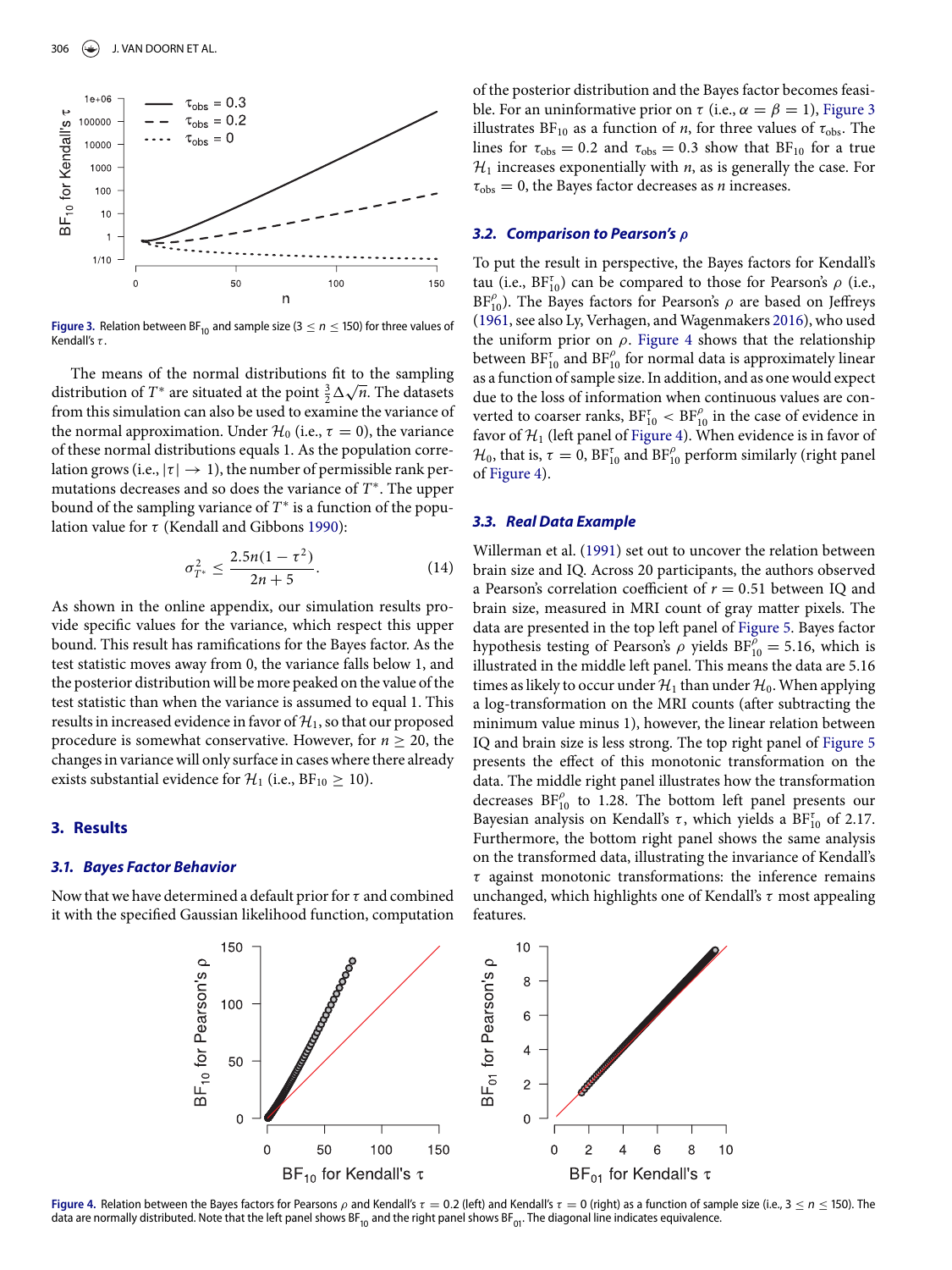<span id="page-5-12"></span>

Figure 5. Bayesian inference for Kendall's τ illustrated with data on IQ and brain size (Willerman et al. 1991[\)](#page-6-16). The left column presents the relation between brain size and IQ, analyzed using Pearson's ρ (middle panel) and Kendall's τ (bottom panel). The right column presents the results after a log transformation of brain size. Note that the transformation affects inference for Pearson's  $ρ$ , but does not affect inference for Kendall's τ.

## **4. Concluding Comments**

This manuscript outlined a nonparametric Bayesian framework for inference about Kendall's tau. The framework is based on modeling test statistics and assigning a prior by means of a parametric yoking procedure. The framework produces a posterior distribution for Kendall's tau, and—via the Savage-Dickey density ratio test—also yields a Bayes factor that quantifies the evidence for the absence of a correlation.

Our general procedure (i.e., modeling test statistics and assigning a prior through parametric yoking) is relatively general and may be used to facilitate Bayesian inference for other nonparametric tests as well. For instance, Serfling [\(1980\)](#page-6-17) offered a range of test statistics with asymptotic normality to which our framework may be expanded, whereas Johnson [\(2005\)](#page-6-8) had explored the modeling of test statistics that have non-Gaussian limiting distributions.

#### **Supplementary Materials**

An online appendix, with more information on the different prior options, as well as the simulation study to assess the normality of Kendall's  $\tau$ , is available online at *<https://osf.io/b9qhj/>*. This repository also contains R-code for Bayesian inference on Kendall's  $\tau$ , as well as for the simulation study.

## **Funding**

The authors acknowledge support from the European Science Foundation (ERC grant *283876*) and the Netherlands Organization for Scientific Research.

#### **References**

- <span id="page-5-7"></span>Berger, J. O., and Sun, D. [\(2008\)](#page-3-4), "Objective Priors for the Bivariate Normal Model," *The Annals of Statistics*, 36, 963–982. [\[305\]](#page-3-5)
- <span id="page-5-2"></span>Borgwardt, K. M., and Ghahramani, Z. [\(2009\)](#page-2-3), "Bayesian Two-Sample Tests," arXiv preprint arXiv:0906.4032. [304]
- <span id="page-5-3"></span>Chen, Y., and Hanson, T. E. [\(2014\)](#page-2-4), "Bayesian Nonparametric k-Sample Tests for Censored and Uncensored Data," *Computational Statistics & Data Analysis*, 71, 335–346. [304]
- <span id="page-5-4"></span>Chernoff, H., and Savage, R. [\(1958\)](#page-2-5), "Asymptotic Normality and Efficiency of Certain Nonparametric Test Statistics," *The Annals of Statistics*, 29, 972–994. [\[304\]](#page-2-6)
- <span id="page-5-11"></span>Colonius, H. (2016), "An Invitation to Coupling and Copulas: With Applications to Multisensory Modeling," *Journal ofMathematical Psychology*, 74, 2–10. [\[305\]](#page-3-6)
- <span id="page-5-15"></span><span id="page-5-14"></span><span id="page-5-0"></span>Dickey, J. M., and Lientz, B. P. [\(1970\)](#page-1-1), "The Weighted Likelihood Ratio, Sharp Hypotheses about Chances, the Order of a Markov Chain," *The Annals of Mathematical Statistics*, 41, 214–226. [\[303,](#page-1-2)[305\]](#page-3-7)
- <span id="page-5-13"></span><span id="page-5-9"></span>Ferguson, T. S., Genest, C., and Hallin, M. [\(2000\)](#page-3-8), "Kendall's Tau for Serial Dependence," *Canadian Journal of Statistics*, 28, 587–604. [\[305\]](#page-3-9)
- <span id="page-5-6"></span>Gelman, A., Carlin, J., Stern, H., Dunson, D., Vehtari, A., and Rubin, D. [\(2003\)](#page-3-10), *Bayesian Data Analysis* (2nd ed.), London: Chapman & Hall/CRC. [\[305\]](#page-3-11)
- <span id="page-5-10"></span>Genest, C., and Favre, A.-C. [\(2007\)](#page-3-12), "Everything You Always Wanted to Know About Copula Modeling but Were Afraid to Ask," *Journal of Hydrologic Engineering*, 12, 347–368. [\[305\]](#page-3-13)
- <span id="page-5-5"></span>Greiner, R. [\(1909\)](#page-3-14), "Über das Fehlersystem der Kollektivmasslehre," *Zeitschift für Mathematik undPhysik*, 57, 121–158. [\[305\]](#page-3-15)
- <span id="page-5-1"></span>Griffin, H. [\(1958\)](#page-1-3), "Graphic Computation of Tau as a Coefficient of Disarray," *Journal of the American Statistical Association*, 53, 441– 447. [\[303\]](#page-1-4)
- <span id="page-5-8"></span>Hoeffding, W. [\(1948\)](#page-3-16), "A Class of Statistics with Asymptotically Normal Distribution," *Annals of Mathematical Statistics*, 19, 293–325. [\[305\]](#page-3-17)